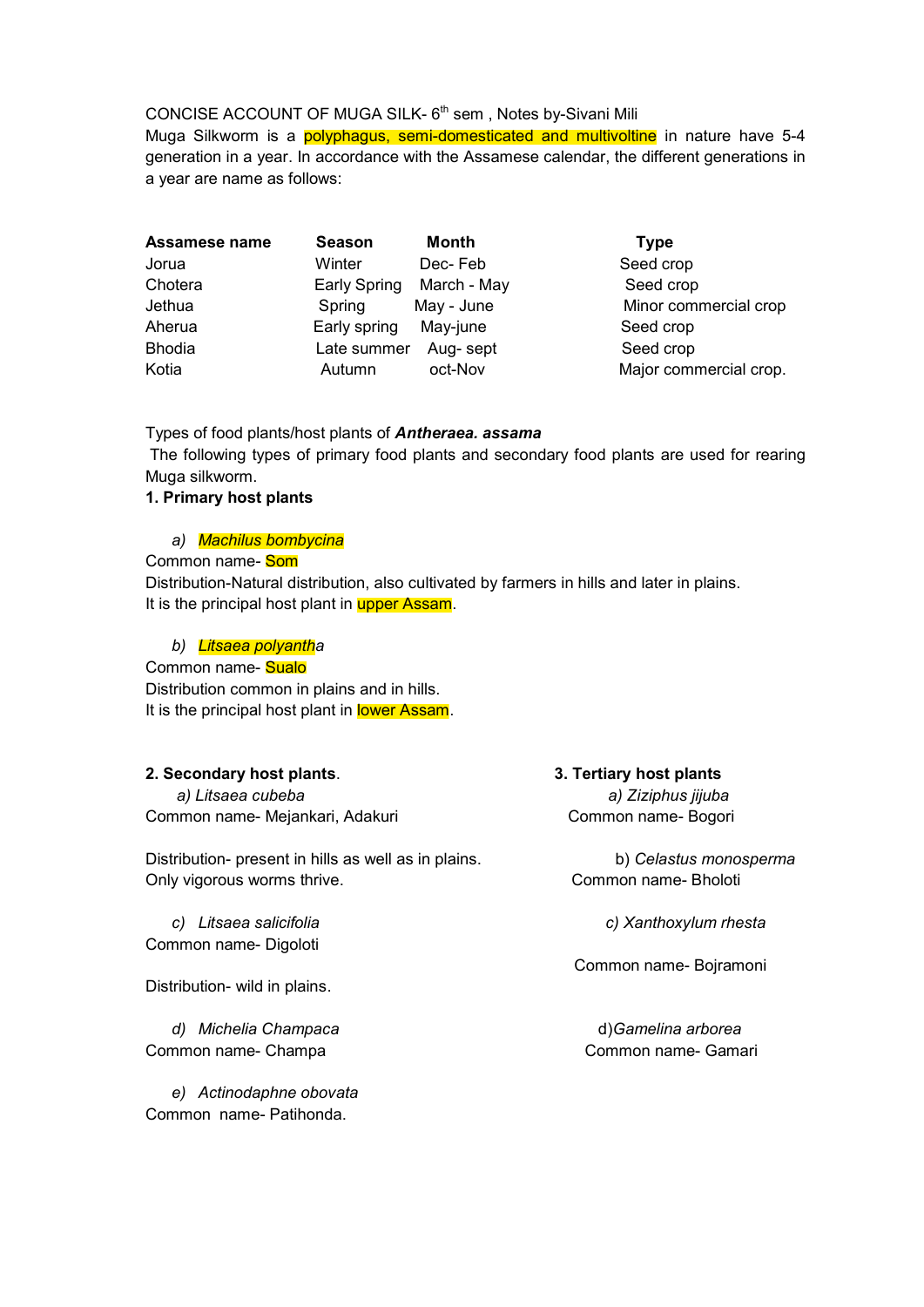Characteristics of Muga Silk:

- 1. It has natural golden shade
- 2. With every wash the golden colour and shine increases.
- 3. It is glossy with lustrous texture
- 4. It is durable
- 5. It can be hand-woven
- 6. It absorbs more moisture than any other silk.
- 7. It has the highest tensile strength among all other natural fibres.
- 8. It can absorbs UV rays up to 85.08%
- 9. It can retain moisture up to 30%.

## **Life cycle of Muga Silkworm**

It has 4 stages- Egg (Koni), Larva or caterpillar (Polu), Pupa or Chrysalid (Lata) covered by cocoons (Khola), Moth (Chakari). The cycle lasts about 50 days in summer and 150 days in winter. The days in stages can be taken as follows:

| Stage          | summer (min days) | winter (Max days) |
|----------------|-------------------|-------------------|
| Egg            |                   | 15                |
| Larva          | 24                | 70                |
| Spinning stage | 3                 |                   |
| Pupa           | 14                | 55                |
| Moth           |                   | 3                 |
| Total days     | 50                | 150               |

The complete life cycle is termed as one **brood (banh).** The Muga worm is normally multivoltine and has 4 or 5 generations in a year. The broods are mentioned above- Karia, Jorua, jethua, Aherua, Bhodia.

The following characteristics are observed under following stages:

**Egg**: Muga egg is oval shaped and it has a hard chitinous shell. The shell is composed of small rounded cells.The egg is covered by brown glue which helps the egg to be strongly attached to the surface. The yolk inside is green which is the food for a developing embryo. Moth lays about 250 eggs and the deposition continues for about 3 to 4 days. In normal temperature eggs hatch within 9 or 10 days. The formation of the embryo is complete on the 6<sup>th</sup> day.

**Larva**- The larva hatches at dawn by boring the shell of the egg with a secretion from the head. After a pause the young larva starts to chew the egg shell. The tiny larva has a tendency to disperse in search of food. Hatching of all egg completes after an hour or two. Vigorous larva crawling soon after hatching starts feeding on shoots. The larva takes 1 to 3 months to mature depending upon the temperature of the season. Changes its skin 4 times